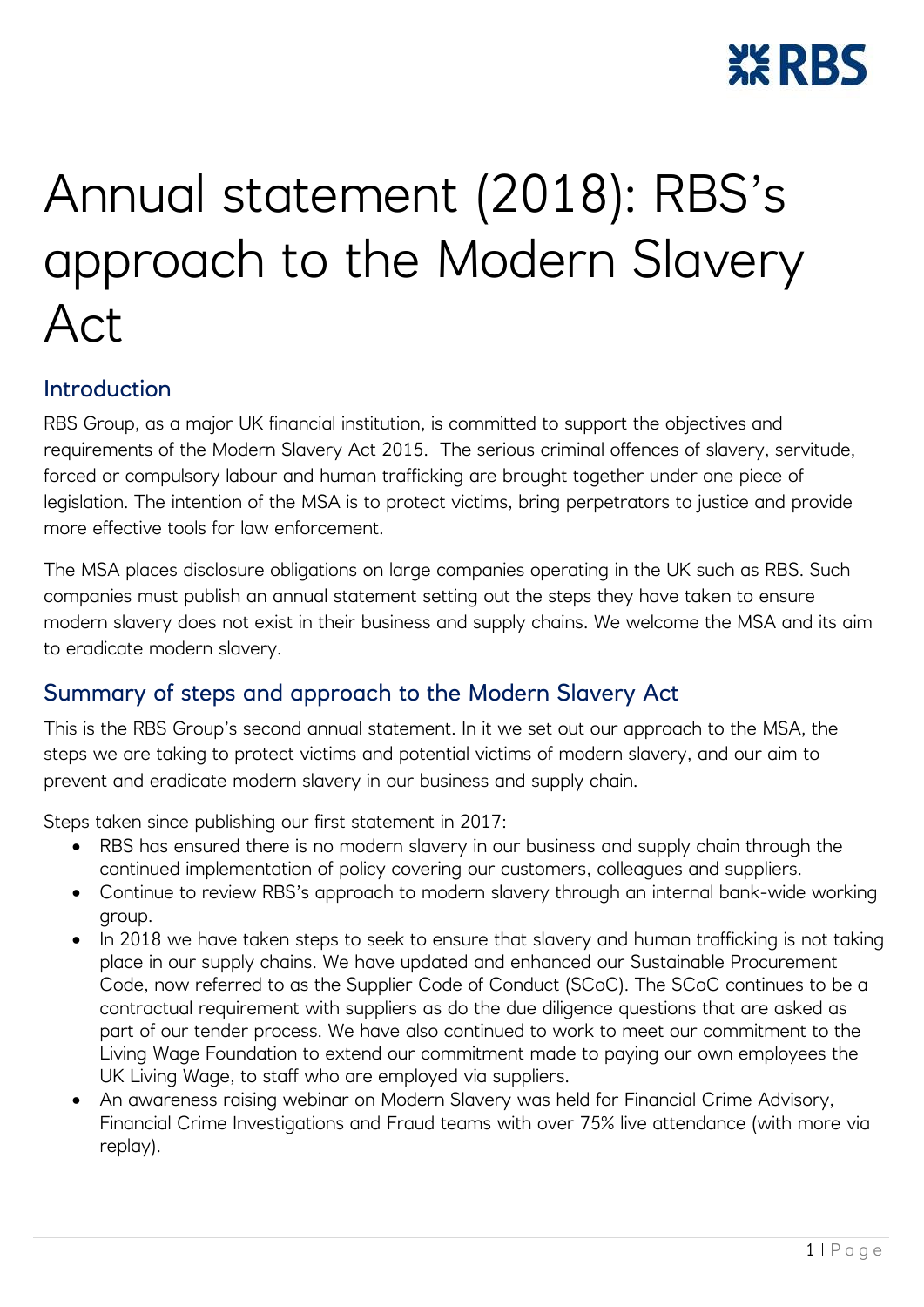

# Our approach

We have categorised our operations, business and supply chain into three groupings: colleagues, suppliers and customers, as described below. By using this lens we are able to help identify where risks lie and be in a position to address them.

## Victims of modern slavery

We are conscious of the people who lie at the heart of this legislation: the victims and potential victims of modern slavery. The UK Prime Minister, Theresa May, has described modern slavery as "the great human rights issue of our time". We want to help eradicate and prevent modern slavery.

### Our organisational structure, business and supply chain

RBS is a UK and Ireland based banking and financial services institution. The RBS Group includes brands such as the Royal Bank of Scotland, NatWest, Coutts and Ulster Bank. RBS, through its different businesses, provides services to c.18 million customers in the UK and Ireland.

RBS has almost 71,000 employees operating predominantly in the UK and Ireland, with a presence in India, and smaller operations in Western European countries, Asia and the US. More information about our business and structure is available in our [Annual Report.](https://www.rbs.com/content/dam/rbs_com/rbs/PDFs/Annual-report-2017.pdf) In support of these operations, RBS purchases goods and services from a large number of suppliers, the majority of which are based in the UK and Ireland.

Our business and supply chain processes are underpinned by the three lines of defence risk management model, which is operated industry-wide. More information about this model can be found in our Annual Report.

#### Governance

Our approach to how RBS implements the requirements of the MSA was approved by a bank-wide working group with representatives from relevant bank functions and business areas. This statement has been reviewed by the Group Reputational Risk Forum, Executive Committee, and approved by Group Board.

#### Our policy commitments

RBS has a robust policy framework, in which modern slavery (incorporating human trafficking) was already prohibited prior to the MSA. We have reviewed relevant policies to ensure they comply with the legislation and support its spirit. The purpose of our policies is to prevent, identify and address incidents as and when they arise. Click on the tabs in this infographic to find out more about our how our policies address modern slavery: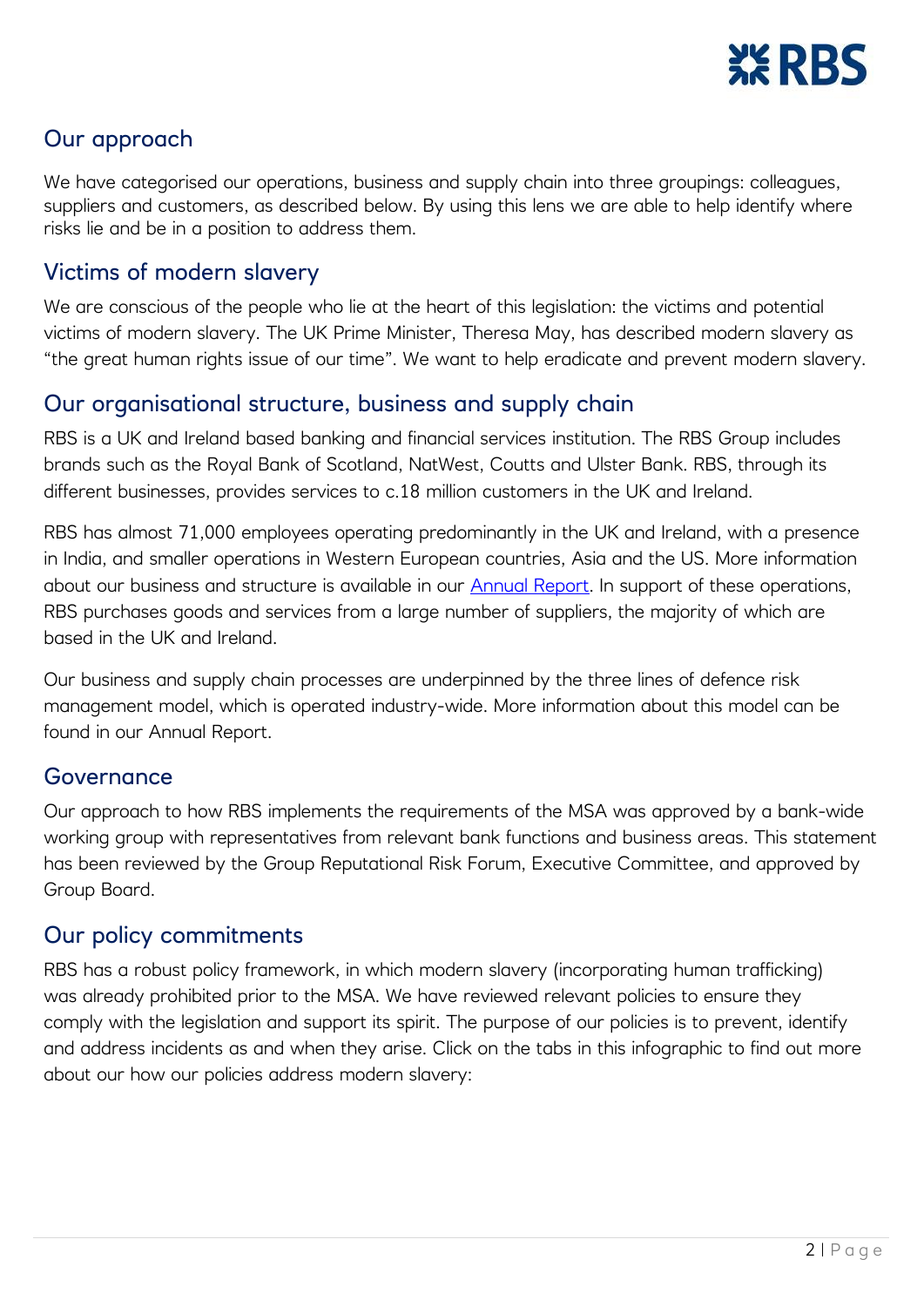



# Our colleagues

We expect all colleagues to be treated fairly, with respect and dignity. In the UK, RBS was an early adopter of the Living Wage, accredited by the Living Wage Foundation. This is being extended to colleagues who are employed via suppliers. All employees are recruited legally and must meet the 1998 Immigration Act requirements, as well as relevant background checks. The bank's code of conduct, 'Our Code', applies to all RBS colleagues (which includes employees, contractors and agency workers). This sets out the bank's values and expectations of colleagues, and includes a clear commitment to human rights. The Yes Check is the tool RBS introduced during 2013 to guide colleagues to do the right thing and make good decisions first time round. Additionally RBS has a Speak Up process, which allows employees to report confidentially and anonymously any conduct and behaviour that falls short of the bank's Values and Our Code. During 2017 there were no referrals to Speak Up regarding MSA related breaches. These, together with our values, underpin our general approach to making good and ethical decisions.

We have ensured that our colleagues have access to information about the MSA via our internal intranet. We also provide tailored training to employees operating in high risk areas, including Supply Chain Managers.

# Our suppliers

We require our suppliers to uphold the same values and commitments that we have made in relation to social, environmental and economic impacts, as set out in our Supplier Code of Conduct (SCoC) – found on RBS.com – and other bank policies. Adherence to these policies is required as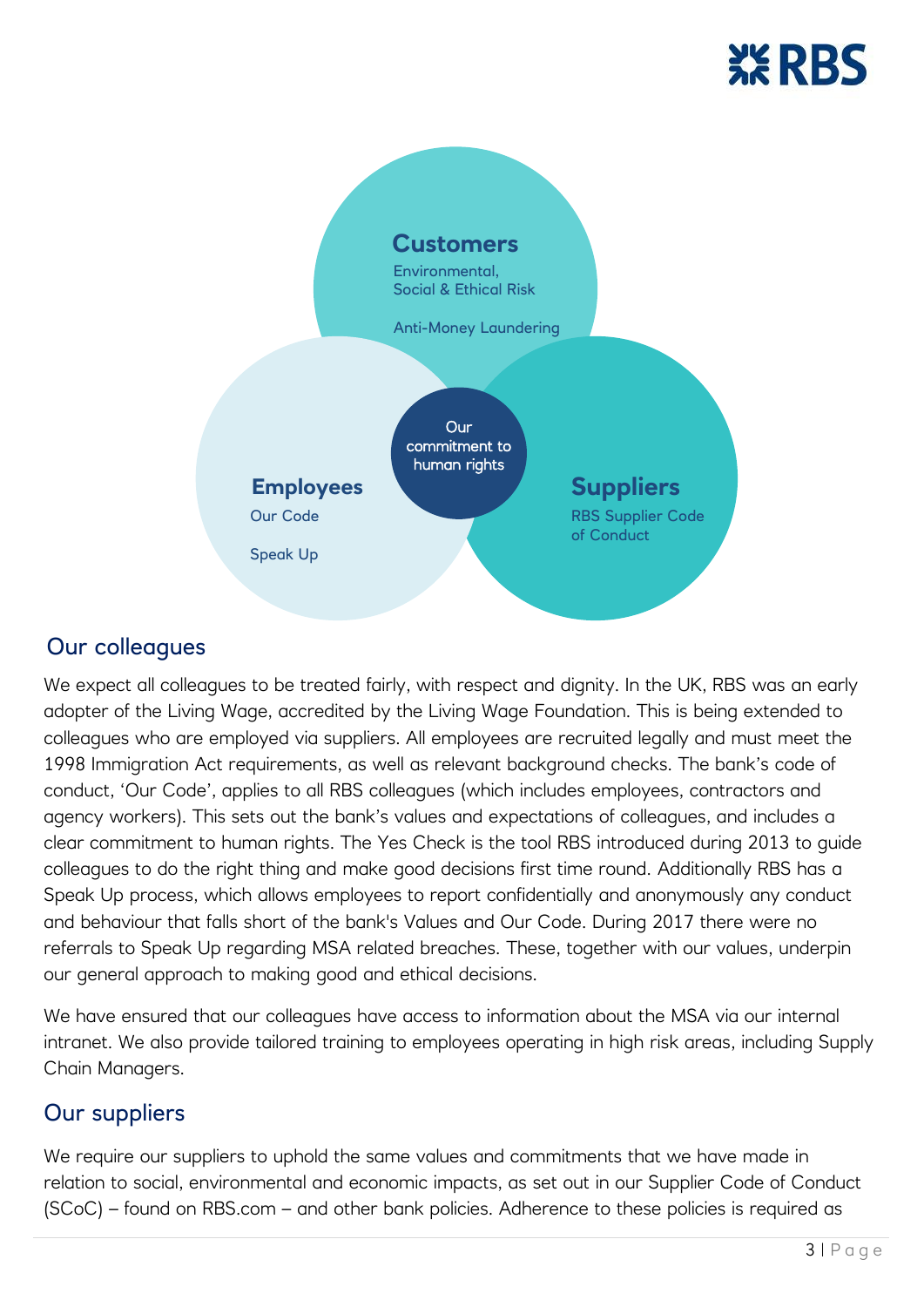

part of our supply chain tendering process and through our standard supplier contracts. Additionally, suppliers are expected to implement the standards of the SCoC with their own suppliers. Prior to the introduction of the SCoC in 2018, our requirements were communicated through the Sustainable Procurement Code which also prohibited violations of the MSA. We have embedded the MSA within our supply chain processes including the SCoC to refer to requirements under the legislation, and reinforcing the existing commitments we had, such as meeting international labour standards. Additionally, our supplier tender process includes specific questions of suppliers in relation to the MSA. In the countries in which we operate we also expect our suppliers to comply with national legislation. In 2017 there were no known instances of suppliers not meeting these commitments.

Since 2014 RBS is a fully accredited Living Wage Employer with the Living Wage Foundation. We have extended the commitment made to paying our own employees the UK Living Wage, to staff who are employed via suppliers (e.g. cleaning, security and catering staff).

Our Whistleblowing Speak-up channel is available to suppliers, allowing them to report unethical conduct with regards to their relationship with RBS. The Whistleblowing Channel is brought to the suppliers attention through the SCoC. We have taken steps to review our supply chain and ensure that Supply Chain Managers in all jurisdictions have an understanding of what modern slavery is, and how to identify and address it within the supply chain. We have delivered training to relevant employees, with a particular focus on Supply Chain Managers responsible for high risk activities such as cleaning, security and catering staff.

#### Our customers

Our relationship with our customers is governed by a wide range of risk considerations, including our Reputational and Environmental, Social and Ethical (ESE) risk framework, and anti-money laundering and financial crime procedures. The activities of our customers can have ESE impacts including human rights infringements. To help us assess and manage these risks we conduct due diligence on relevant customers and transactions (when deemed appropriate), considering their impacts.

We have taken steps to ensure that our commitments under the MSA are embedded within our ESE risk management policies and processes. Modern slavery was already prohibited within such policies. The updated policies now make explicit reference to the MSA. To help eradicate modern slavery we have taken steps to develop awareness of these crimes and human rights abuses and embed information about the MSA into ESE training. This will help front line teams identify and escalate concerns about customers' potential involvement in modern slavery.

RBS has ESE risk policies for nine industry sectors which present higher ESE risk. For commercial customers operating outside of these nine sectors, e.g. retail or manufacturing, our general ESE Risk Concerns apply. This includes managing any identified incidents of modern slavery. An assessment is completed where an ESE Risk Concern is identified. During 2017, no cases of Modern Slavery were identified associated with customers covered within our ESE risk management process. More information about due diligence in our ESE process can be found on RBS.com.